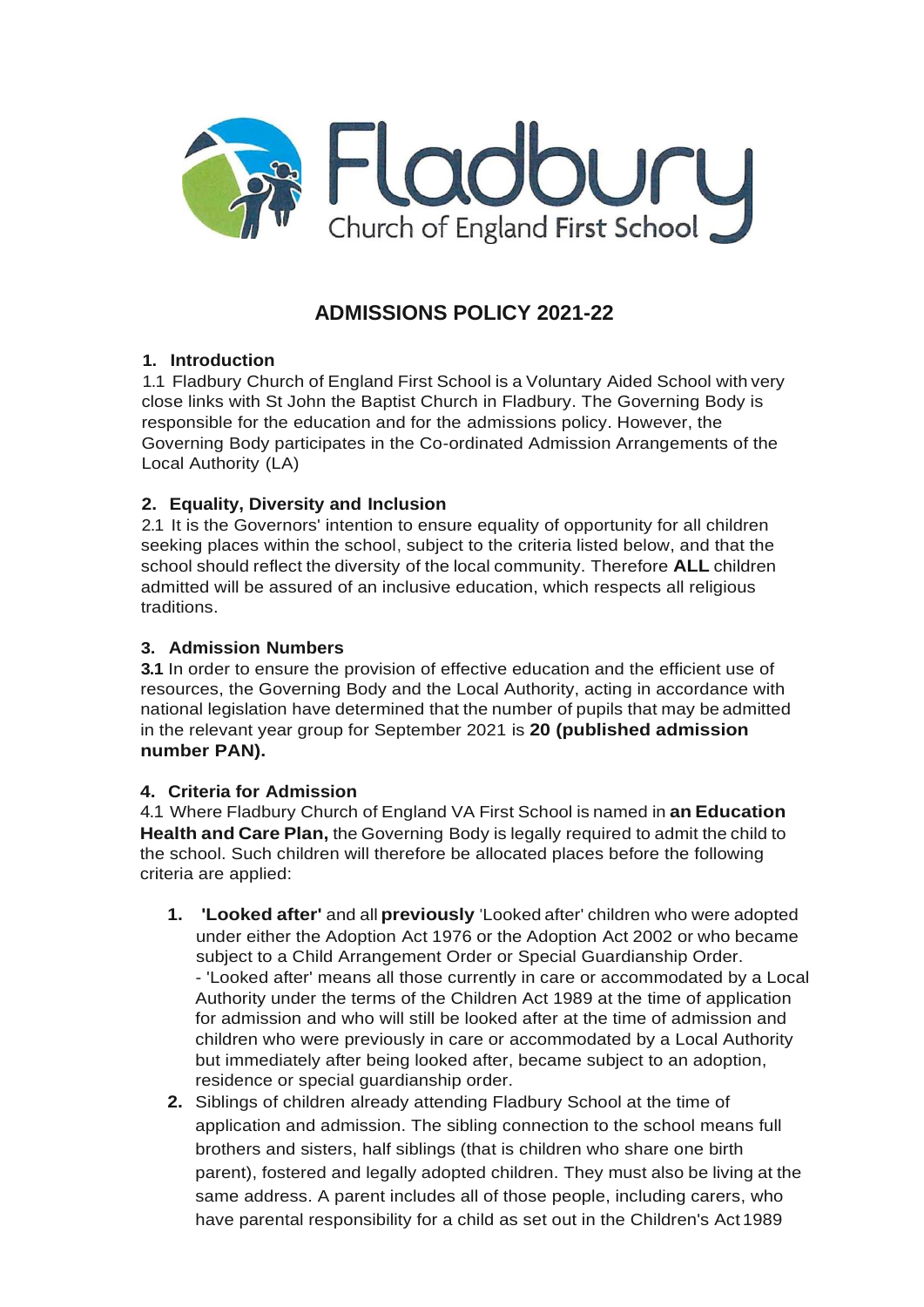- **3.** Children from **within** the catchment area of Fladbury, Lower Moor and Wyre Piddle, whose parents habitually worship at St John the Baptist Church in Fladbury or St Thomas Church in Lower Moor or St Anne's Church in Wyre Piddle.
- **4.** Children from **within** the catchment area of Fladbury, Lower Moor and Wyre Piddle whose parents **do not** habitually worship.
- **5.** Children from **outside** the catchment area of Fladbury, Lower Moor and Wyre Piddle whose parents habitually worship at St John the Baptist Church in Fladbury or St Thomas Church in Lower Moor or St Anne's Church in Wyre Piddle.
- **6.** Other children living outside the catchment area who live nearest to Fladbury School. This will be determined by using AA Routefinder using the postcodes of both school and home address for the purposes of calculation. In the event of two or more home addresses being equidistant on AA Routefinder, exact distances will be calculated between the school gate and the home address using the shortest distance by road.
- **7.** Those who demonstrate a special need for admission (e.g. medical, social or physical circumstances) and appropriate evidence would be required including possible professional referral (e.g. from a local authority).
- **8.** In the case of over-subscription in any category, priority will be given to pupils who live nearest to the school. This will be determined by using AA Routefinder using the postcodes of both school and home address for the purposes of calculation. In the event of two or more home addresses being equidistant on AA Routefinder, exact distances will be calculated between the school gate and the home address using the shortest distance by road.
- **9.** In the event of equi-distance applicants, lots will be drawn for any available place. This lottery will be supervised by a person independent of the Governing Body.

4.2 If the child is currently attending Fladbury Pre-School, the application must still be made for entry into the school and applicants should note it **does not** guarantee a place in our school.

# **5. Admission Notes**

Under criteria 4.3 - 4.5, a letter is required from the minister, vicar or priest, in support of the application. The Governing Body would expect regular attendance. The letter **MUST** be sent under separate cover to the school. Failure to do so will invalidate the application using these criteria.

# **6. Admission Procedure**

**6.1** The parents of **ALL** pupils, **including parents whose preference is for the catchment area school for the child's home address,** seeking a place at any First, Infant or Primary School, within Worcestershire, are required to complete a Worcestershire LA Common Application Form (PA1) on-line by visiting [www.worcestershire.gov.uk/schooladmissions, b](http://www.worcestershire.gov.uk/schooladmissions)y the closing date (15<sup>th</sup> January 2021)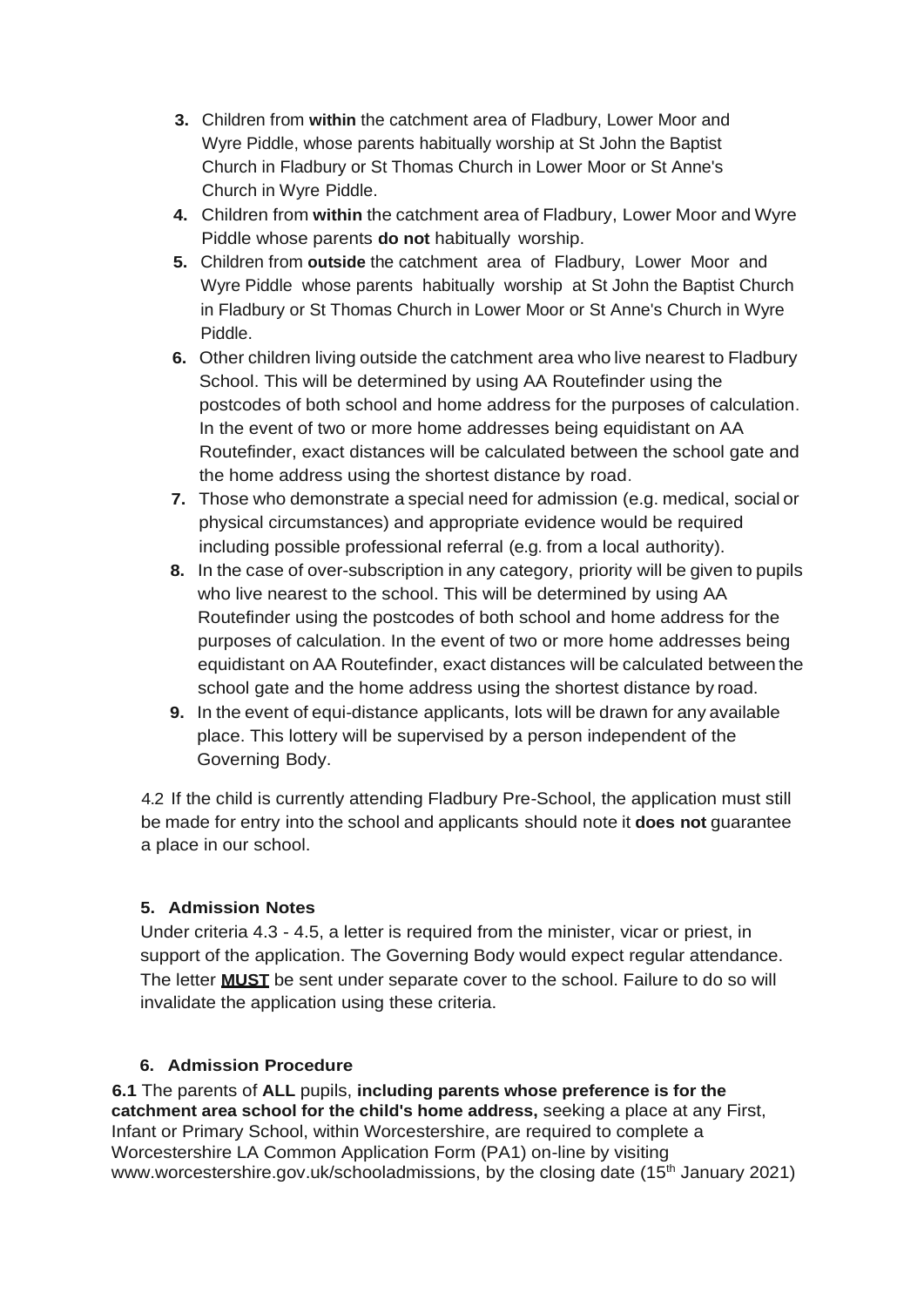**6.2** The law requires all children to start full-time education by the beginning of the term following their fifth birthday. Children who have reached their fourth birthday areentitled to a **full-time** place in a reception class from the September after their fourth birthday. Children can also access part time education if they wish to, until they reach compulsory school age. The school has a phased induction period for these children.

**6.3** It is very important that applications are received no later than the date stated onthe PA1 form (15 January 2021). **Late applications should be made directly to the Local Authority. They are always considered, though it might not be possible to allocate a place, if it is oversubscribed, because all applications will be determined in accordance with the criteria as set out in section 4 of thispolicy.**

**6.4** If families live outside Worcestershire and they would like to apply for a Worcestershire school, they must apply to the home LA stating theWorcestershire school of their choice.

**6.5** For normal admissions all parents will be advised by the Local Authority, on 16<sup>th</sup> April, as to whether or not a place has been allocated for their child

**6.6** You should inform the Head Teacher and the Pupil Admissions and Transfers Section if you are withdrawing your application for any reason. The Pupil Admissions and Transfers Section and the Head Teacher must be notified immediately of any change in the child's home address.

**6.7** In the event of an application by a family with multiple births the school will endeavour to offer all the children places and make additional places if necessary.

**6.8** The school has had regard to the current DfE Statutory Schools Admissions Code ("the Code") in setting this policy. Where the Code sets out matters which "must" or "must not" be followed, this policy should be read so as to comply with these requirements. Where the Code sets out matters which "should" be followed, this policy should be read so as to comply with the requirements, unless this policy is clearly in conflict with the advice in the Code, in which case this policy takes precedence. Where any future revisions to the Code conflict with the terms of this policy, mandatory requirements of the revised Code will take precedence.

**6.9** The school accepts and adopts the LA's Fair Access Protocol for admissions for children with specific circumstances. The school will have regard to advice from the Local Admissions Forum.

**6.10** The Governing Body does not discriminate between first, second and third preference applications. All application preferences are treated equally. This means, for example, that priority is not given to a pupil on the basis that our school is his/her parents' first preference on the application form.

**6.11** The school does not rely on tests for aptitude or ability, interviews, financial circumstances, or any other family information in making decisions on pupil entry except as expressly provided for in this policy (significant reasons for admission as part of over-subscription criteria). Parents are not asked to enter into any agreements, or give expressions of willingness to enter into any agreement, as a condition of entry into the school. Proof of address may be asked for in connection with the application of the over-subscription criteria.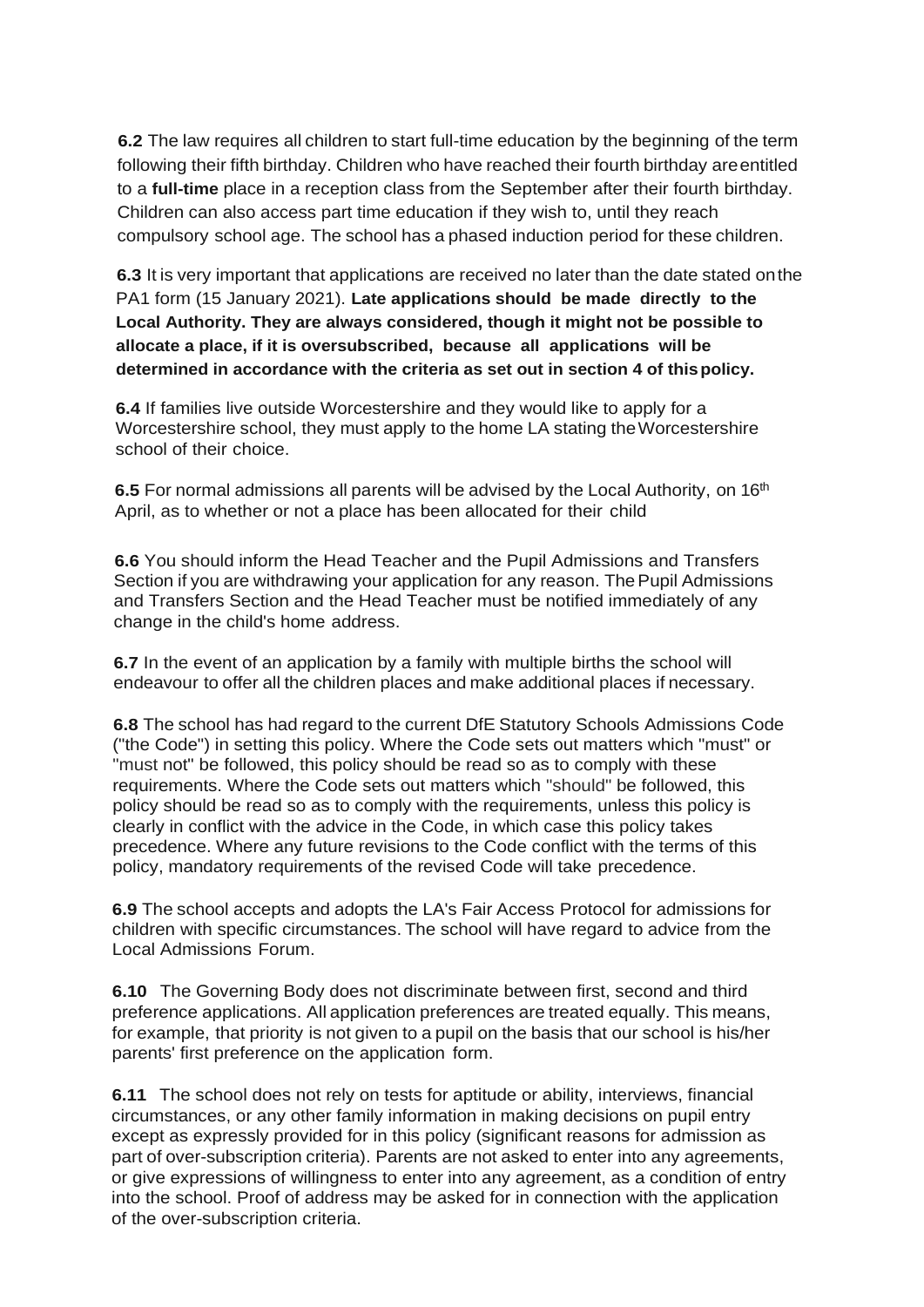**6.12** The school does have a uniform policy. However, the school does not wish parents to be discouraged from applying for a place at this school by the requirement to wear uniform. We operate a scheme for remission of the cost of items of uniform embroidered with the school logo for children eligible for free school meals, and children whose parents are entitled to the maximum level of Working Tax Credit. The scheme is administered discreetly so that no parent should be embarrassed to ask for help.

#### **APPLICATIONS FOR IN-YEAR PLACES AND THOSE OUTSIDE THE NORMAL ADMISSIONS ROUND**

**6.13** In-year applications will be co-ordinated on behalf of our school by School Admissions, for the Local Authority. The Co-ordinated Scheme can be viewed at the following link:

https:/[/www.worcestershire.gov.uk/downloads/download/1330/co](http://www.worcestershire.gov.uk/downloads/download/1330/co)ordinated schemes for all worcestershire schools

In dealing with such applications, the school will seek to comply with parental preference unless:

a. Entry is sought to an infant class and the statutory infant class size restrictions would thereby be exceeded, unless a statutory exception applies.

b. Entry is sought to any other class and the class size would exceed the PAN and the prejudice to the child caused by refusing admission is outweighed by prejudice caused to the school by admitting the child, unless a statutory exception applies. In considering the balance of prejudice, the school will have regard to the Code and to the LA's Fair Access Protocol.

Where at any one time the number of applications exceeds the number of places, vacancies will be filled by applying the over-subscription criteria applied in the normal admissions round

# **7. APPLICATIONS FOR ADMISSION OUTSIDE OF THE NORMAL AGE RANGE**

7.1 Parents can also request that their child be admitted outside of their normal age group, effectively in the year group below or above their chronological age group. As Fladbury First School is the admissions authority of the school, we must make the decision based on the circumstances of each case and the Governors and head teacher will reach the final decision. This will involve the head teacher completing an educational assessment to determine whether or not it is appropriate for the individual child to delay or accelerate their entry into school and be taught outside of their chronological age group. The decision will be made on the basis of the circumstances of each case and in the best interests of the child concerned. This will include taking account of the parents' views; information about the child's academic, social and emotional development; where relevant, their medical history and the views of a medical professional; whether they have previously been educated out of their normal age group; and whether they may naturally have fallen into a lower age group if it were not for being born prematurely.

When informing parents of our decision on the year group the child should be admitted to, we will set out clearly the reasons for our decision. Where we agree to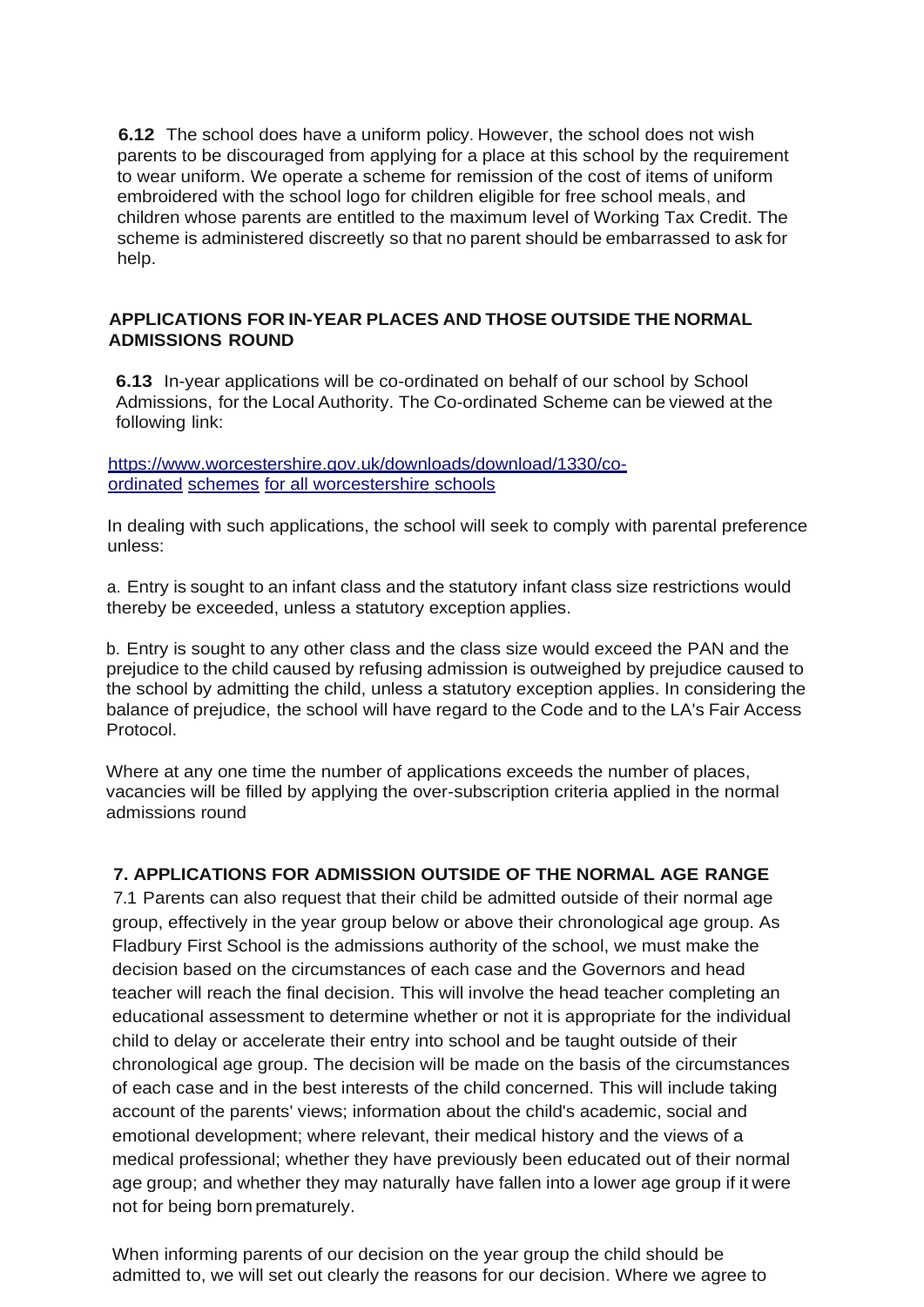parents' request for their child to be admitted out of their normal age group and, as a consequence of that decision, the child will be admitted to a relevant age group (i.e. the age group to which pupils are normally admitted to the school) the local authority and admission authority will process the application as part of the main admissions round, unless the parental request is made too late for this to be possible, and on the basis of their determined admission arrangements only, including the application of oversubscription criteria where applicable. **We will not** give the application lower priority on the basis that the child is being admitted out of their normal age group.

7.2 All parents have a statutory right to appeal against the refusal of a place at a school for which they have applied. This right does not apply if they are offered a place at the school but it is not in their preferred age group.

# **8. Deferred Entry**

Deferred entries can be discussed with the school but an allocated place must be taken up within the academic year of the application. Parents of children with a date of birth in the summer term wishing to start school in the September AFTER their fifth birthday, can determine whether they want to apply for a place in the Reception year or in Year 1.

#### **9. Waiting List**

- 9.1 The School operates a waiting list system for entry into the Reception Class at the start of an academic year. The waiting list opens from the date when places are offered. A child may be placed on this waiting list by contacting the school office. This waiting list closes 31st December of the year in which the children start school each year. Thereafter, a fresh waiting list is established and operates in the same way as waiting lists for other classes. Parents wishing to place a child on this fresh waiting list must re-apply to the school office.
- 9.2 The school also operates a waiting list system for Years 1 to 4. Where an application for admission to Years 1 to 4 is refused a child may be placed on the waiting list for that class by contacting the school office.
- 9.3 On any waiting list children will be ranked according to the admissions oversubscription criteria (see above). Priority on a waiting list is not given to children on the basis of the date their names were added to the waiting list. The school can tell parents at any time where their child is ranked on a waiting list but cannot give any indication of the likelihood of being offered a place. Positions on waiting lists are always subject to change if a child with a higher priority according to the oversubscription criteria joins the waiting list or if the circumstances of a child already on the waiting list change. There is no formal appeal against a ranking on a waiting list, but the school is willing to discuss a child's position on the list against the oversubscription criteria so as to satisfy itself that the position allotted iscorrect.
- 9.4 As a place becomes available, the vacancy will be filled by an offer to the child at the top of the waiting list. Where places fail to be allocated by ballot, a fresh ballot will be held at the time the vacancy comes to be allocated. Places offered from a waiting list should be accepted within 5 working days or it will be offered to the child next on the list (or drawn by fresh ballot).
- 9.5 Unless other arrangements with the school are agreed (and subject to any right to deferred entry set out in the Code) any child offered a place from a waiting list should join the school within 20 school days or the place may be lost.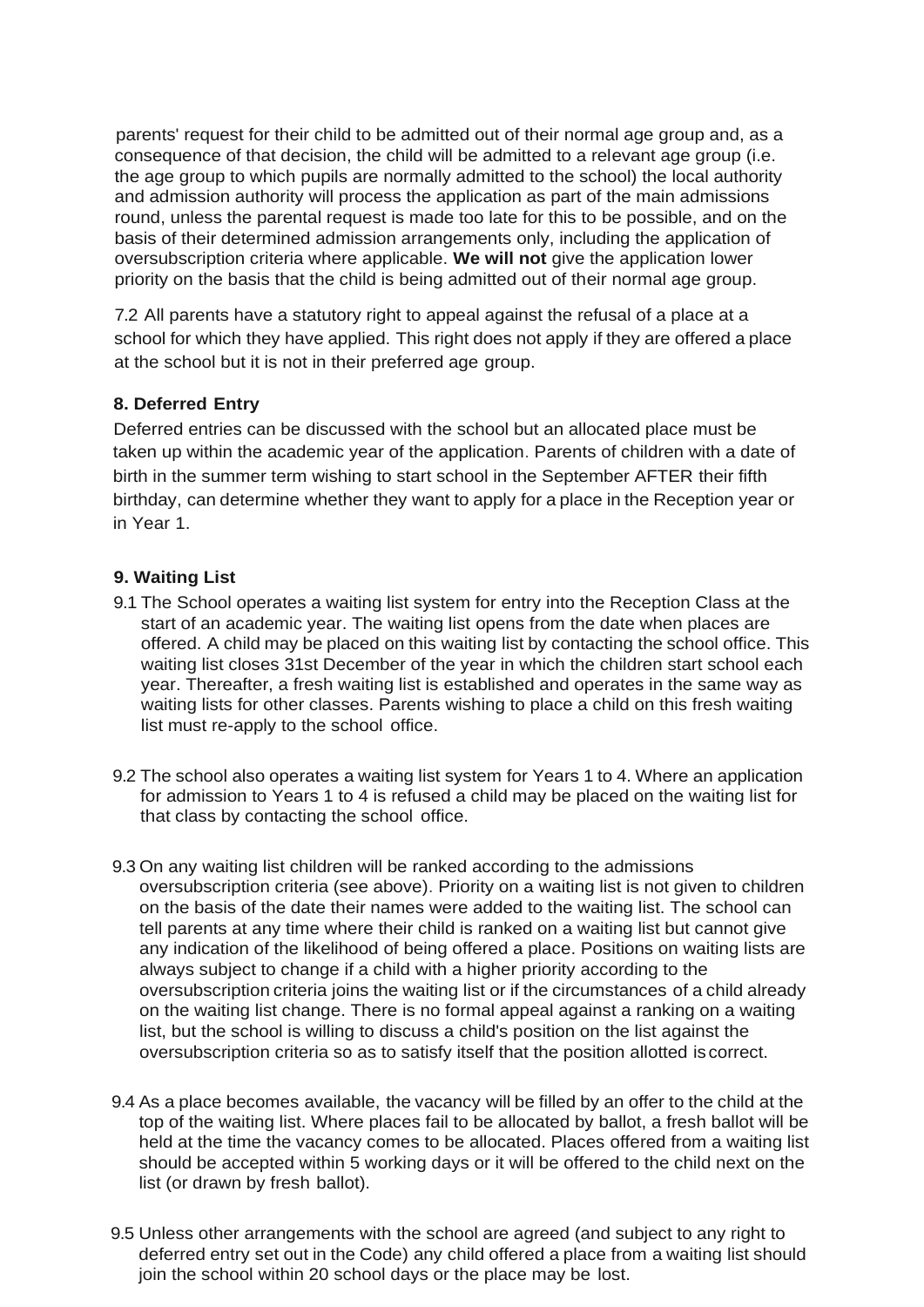### **10. Right to appeal**

If parents are refused a place for their child at the school, they have the right to appeal to an independent appeal panel in accordance with the School Standard and Framework Act 1998. Appeals should be made, in the first instance, in writing, to the Chair of Governors, c/o the school within 20 days of receiving notification. The Chair will set in motion the procedure for convening an appeal panel. If this panel decides that a child should be offered a place at the school, then the child will be admitted. The procedure is as follows:

| When a parent contacts the school indicating they would like to appeal against the decision of the |                                                                                                                                                                                                                                                                                                                                                                                  |                                                                                                |
|----------------------------------------------------------------------------------------------------|----------------------------------------------------------------------------------------------------------------------------------------------------------------------------------------------------------------------------------------------------------------------------------------------------------------------------------------------------------------------------------|------------------------------------------------------------------------------------------------|
|                                                                                                    | School not to award a place:                                                                                                                                                                                                                                                                                                                                                     |                                                                                                |
| <b>Step</b>                                                                                        | Action                                                                                                                                                                                                                                                                                                                                                                           | Person<br>Responsible                                                                          |
| $\mathbf{1}$                                                                                       | Families not prioritised under the admissions criteria are informed that we<br>are full and what the relevant appeal process is.                                                                                                                                                                                                                                                 | Mrs Edwards                                                                                    |
| $\overline{2}$                                                                                     | Record the child's name on the waiting list in the admissions file                                                                                                                                                                                                                                                                                                               | Mrs Edwards                                                                                    |
| 3                                                                                                  | Parents write a letter to the Chair of Governors Mrs Sue Johnston<br>setting out their case for appeal                                                                                                                                                                                                                                                                           | Parents                                                                                        |
| $\overline{4}$                                                                                     | Chair of Governors contacts clerk to governors who:<br>1. Informs the school office so that they can start an individual<br>appeals file in which copies of all relevant documentation is<br>collected<br>2. Acknowledgement of receipt of the appeal request, an outline of<br>the process and a copy of the school's admissions policy is<br>sent to parents by return of post | Mrs Sue<br>Johnston<br>Chair of<br>Governors/Mrs<br><b>Marlow Clerk</b><br>to the<br>Governors |
| 5                                                                                                  | On completion of step 4 parents are notified in writing of the location, time<br>and date of hearing.                                                                                                                                                                                                                                                                            | Independently<br>managed                                                                       |
| 6                                                                                                  | Hearing occurs                                                                                                                                                                                                                                                                                                                                                                   | Independently<br>managed                                                                       |
| $\overline{7}$                                                                                     | Details of appeal logged in admissions file recording<br>Date<br>$1_{-}$<br>Name of child and details<br>$2_{-}$<br>3.<br>Panel members and clerk<br>4. Outcome with reasons                                                                                                                                                                                                     | Mrs Edwards                                                                                    |
| 8                                                                                                  | Letter of outcome setting out reasons for the decision is sent to the<br>parents the day following the hearing.<br>If appeal is unsuccessful the child's name is retained on the waiting list                                                                                                                                                                                    | Independently<br>managed                                                                       |
| 9                                                                                                  | Individual appeal file retained for one full year and then destroyed                                                                                                                                                                                                                                                                                                             | Mrs Edwards                                                                                    |